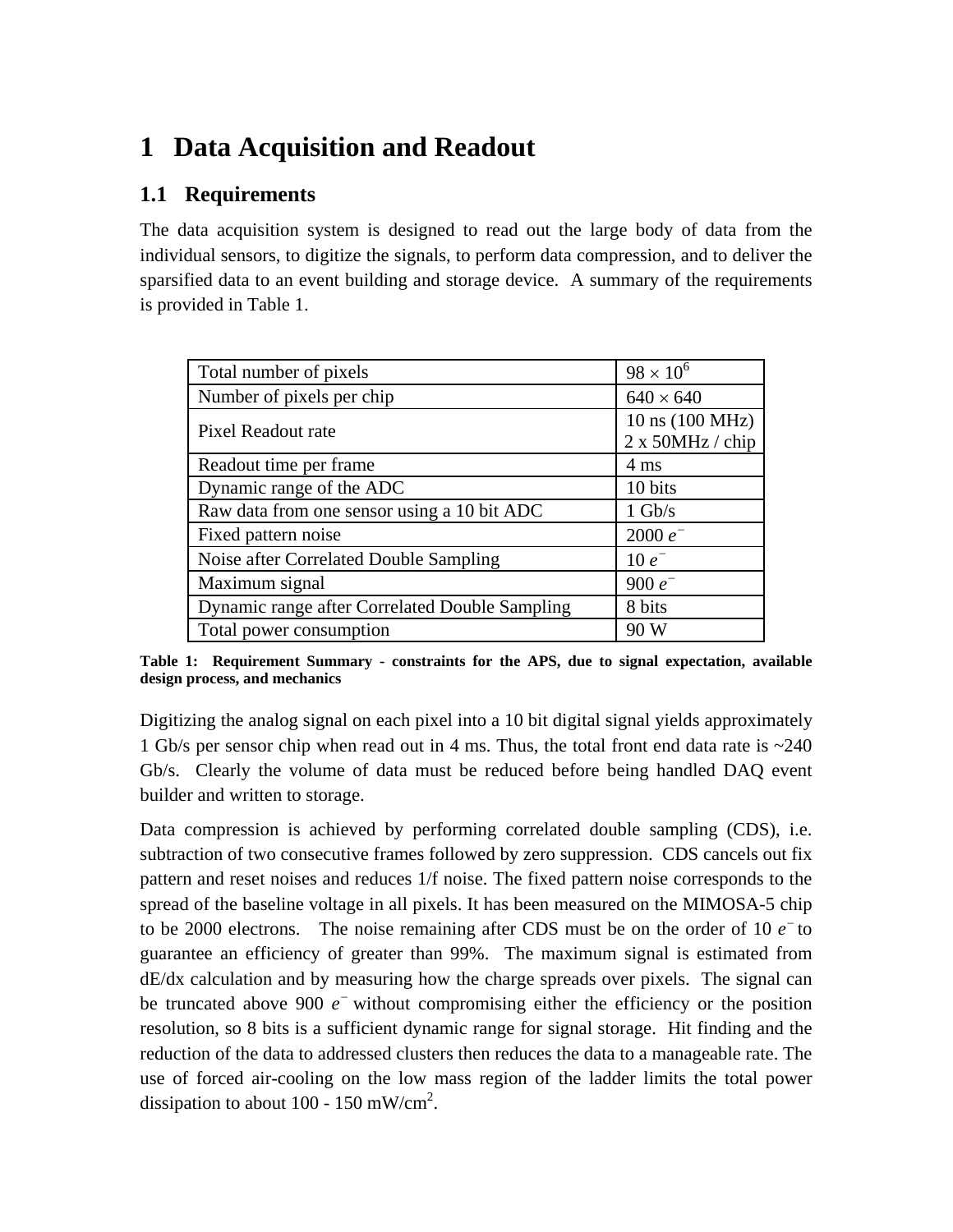#### **1.2 Architecture**

A sketch of the readout architecture and a description of the data flow is shown in Figure 1. Figures 30 and 31 show a schematic representation of the ladder assembly and the HFT motherboard / daughter card assemblies. The basic flow of a ladder data path starts with the APS sensors. Analog data is carried from the two 50 MHz outputs in each sensor in parallel on the low mass cable to discrete electronics at the end of the ladder and out of the low mass detector region. This electronics performs current to voltage conversion and drives the signals in parallel over a short (1 m) twisted pair cable to the motherboard. The daughter cards on the motherboard perform analog to data conversion of the data, correlated double sampling and hot pixel removal. The data is then transferred to the motherboard for hit finding and data reduction. The reduced data is then buffered and transferred to the STAR DAQ system over a high speed bidirectional fiber link. We intend to use the Source Interface Unit (SIU) and Readout Receiver Cards (RORC) developed for ALICE as our optical link hardware to transfer data to and from the STAR DAQ system. These links have been chosen as the primary readout connections for the new STAR TPC FEE. Leveraging existing hardware and expertise in STAR allows for a faster and more reliable design than developing our own custom solution. The complete system consists of a parallel set of ladder readouts consisting of 24 separate chains. The data may be combined at the optical transfer stage depending on the final rates, which will be determined by our final data reduction efficiency.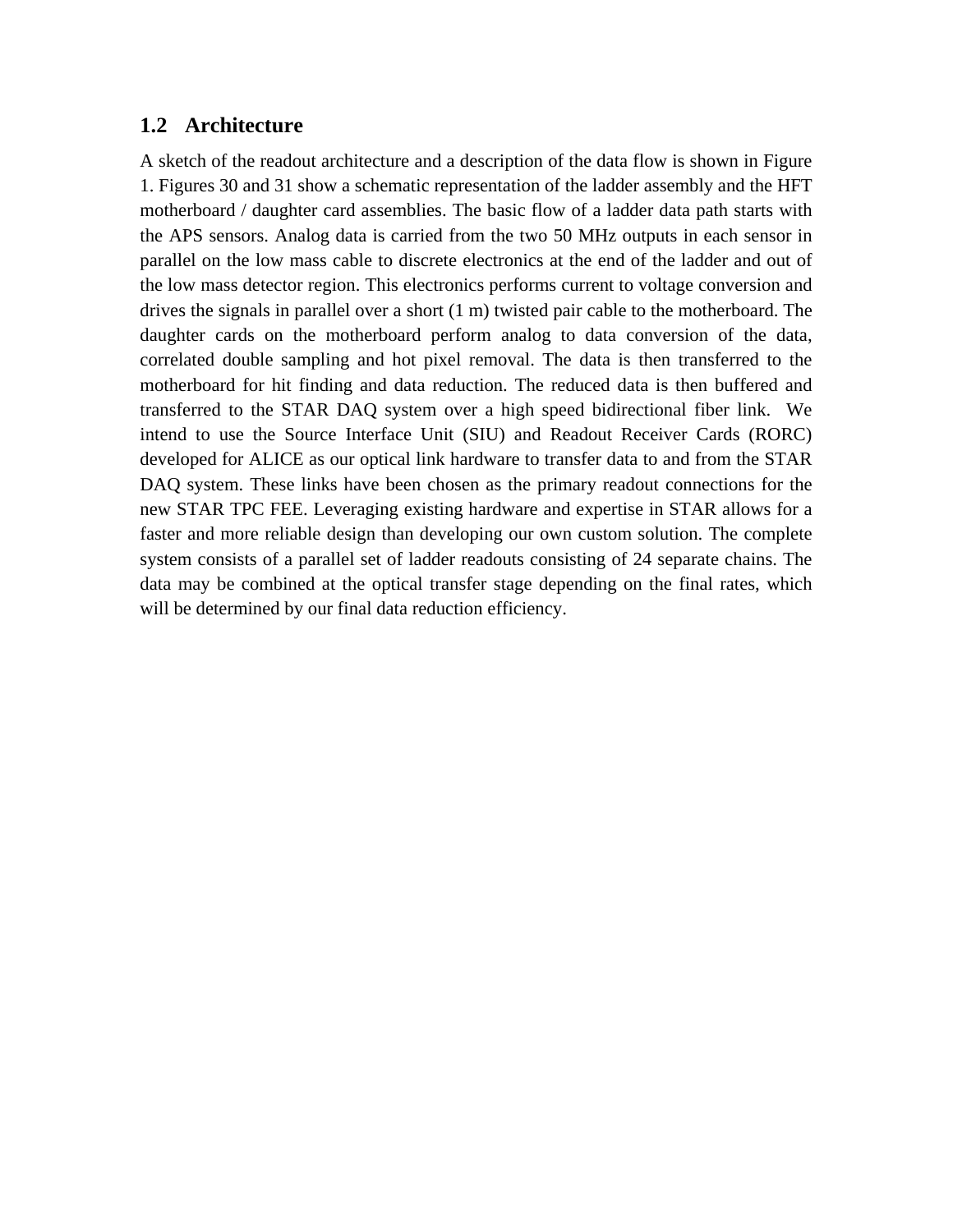

**Figure 1: DAQ Layout: schematic of DAQ system for a single ladder. Analog data is carried as differential current on the low mass cable at 50 MHz. The signals are driven in parallel over short (~1m) twisted pair cables to the motherboard. Analog to digital conversion, CDS and data reduction are performed in the Motherboard / Daughter cards. The reduced hit data is transferred digitally to the SIU and carried to linux based readout PCs via an optical fiber. Control, synchronization and event ID tagging are accomplished in the Synch/Trigger board.** 



**Figure 2: Ladder Layout - sketch of the readout-topology on a detector ladder. This figure shows the ten APS and the corresponding current to voltage conversion and driver electronics. The drivers will be located out of the low mass region of the detector and may require additional cooling.**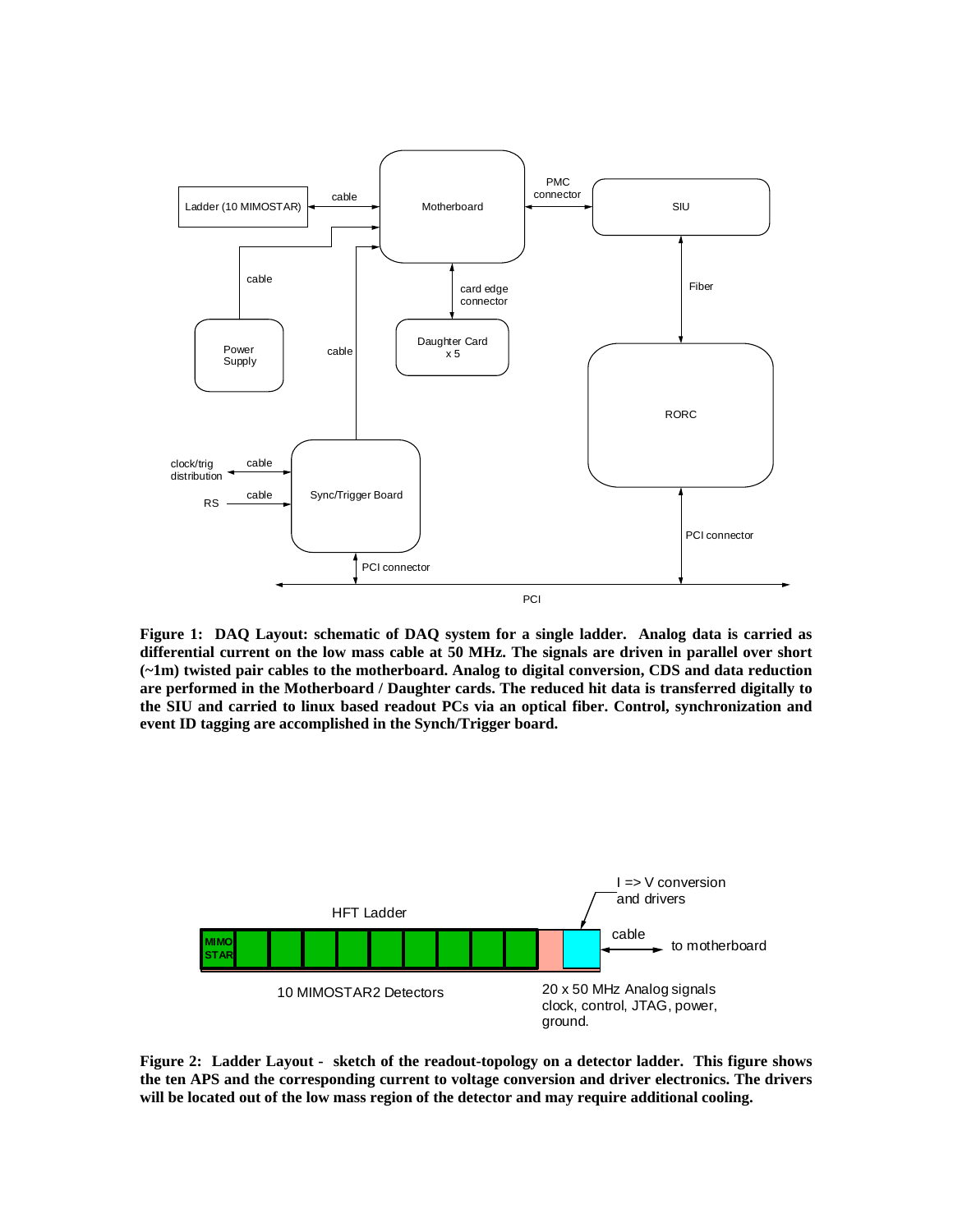

**Figure 3: HFT Motherboard functional layout. This figure shows the functional layout of the HFT Motherboard and Daughter cards. There are 5 daughter cards per motherboard to process the data from one ladder. Correlated double sampling, pedestal subtraction and hot pixel removal happen at the first stage of processing on the daughter cards. Hit finding and reduction of the data to addressed clusters happens on the motherboard. Data is then transferred via optical fiber to the RORC cards where it is picked up by the STAR DAQ.** 

Data from the ADCs is 10 bit. Performing CDS and pedestal subtraction requires 1 data sample to be stored along with one bit hot pixel map. This drives the need for external RAM on the daughter cards. Hot pixel removal can be done in the same lookup operation used for CDS and data is then passed to the motherboard. After CDS the data can be represented by 8 bits.

We are investigating methods of hit finding and data reduction for use on the motherboard. A simple high threshold hit read out with the surrounding 8 pixels is our default approach. This can be implemented in an FPGA and run as a pipeline filling the output buffer with ADC and address values. A simple example of an FPGA logic diagram that accomplishes this can be found on the web<sup>i</sup>. Additional methods currently under investigation include summing algorithms around different thresholds and centroid determination by geometric pattern with high and low thresholds.

## **1.3 Data Synchronization, Readout and Latency**

The readout of the HFT sensors is continuous. The detector as a whole will be triggered as per the standard STAR TCD module. Since 4 ms are required to read out the entire frame of interest, the data will be passed to DAQ for event building  $\sim$  4 ms after the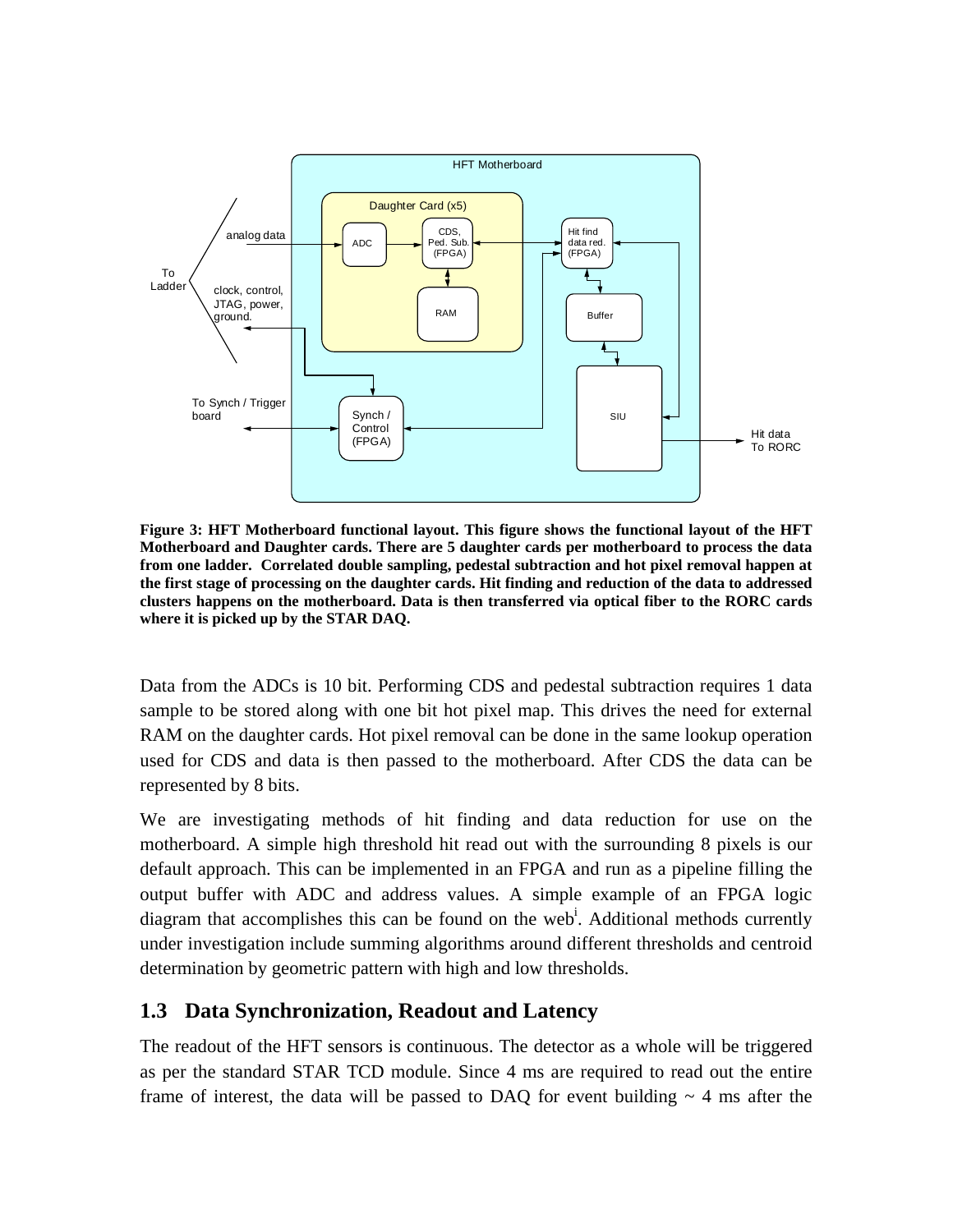trigger is received. The current model we are proposing is one where we fit most easily into the existing STAR trigger and DAQ scheme. Our detector will be triggered and go busy until the event is read and we are ready to be triggered again. While this approach is the most simple and robust, it gives a maximum event rate of 250 Hz and a full event correlation (between the TPC and HFT) of the same rate.

There are other possible readout schemes which can address this. The most obvious is to give the HFT it's own data stream. Events could then be tagged with beginning and ending bunch crossing numbers and the data correlated in the offline analysis. Due to the serial readout nature of this detector, this would often require looking in two consecutive HFT events for hits relevant to an arbitrary event occurrence. We are exploring the feasibility of this solution with the STAR DAQ and offline analysis groups.

A more complicated solution would be to provide the electronics and logic to allow multiple simultaneous event streams in the HFT detector. This would allow triggers at approximately the rate allowed by the TPC (dependant on the number of streams and buffering). We will provide the necessary buffering and logic such that events can be triggered at the same rate as the TPC (1 KHz) and separate events (defined as a complete 1 frame readout with the start of the frame occurring at the receipt of the trigger) will each be ready to transfer to DAQ  $\sim$ 4 ms after the trigger. This scheme also has several drawbacks. The first is the added complexity and additional electronics required to stream and buffer events. The second downside is duplication of data. Each separate event stream would include some data duplicated in the previous event (assuming that the events came less than 4 ms apart). This has the potential to nearly quadruple our data rate.

Regardless of the scheme chosen, synchronization between the ladders/boards must be maintained. We will provide functionality to allow the motherboards to be synchronized at startup and at any point thereafter.

### **1.4 Data Rates**

We have determined that 10 bits of dynamic range is required to give us sufficient signal to noise given the expected signal sizes, noise.<sup>ii</sup> The data rate from each 640 x 640 MIMOSTAR2 detector is thus approximately 1 Gb / sec. The total rate of raw data entering the processing chain in the detector is thus approximately 240 Gb / sec. After CDS, the data can be represented by 8 bits. 10 bits of column address and 10 bits of row address are required for each detector and an additional 4 bits of detector-in-ladder address and 5 bits of ladder address are required to map the detector pixel space. Combining this with the occupancy per layer and the 4 ms frame read time gives a data rate from the detector of 186.3 Mb/sec. This is shown graphically in figure 30. Data is saved on a cluster basis. A cluster is composed of a seed pixel, defined as a pixel that exceeds a high threshold, and the geometrically surrounding 8 pixels. The ADC data for a 9 pixel cluster with complete addresses for the seed pixel are saved for all of the hits in a